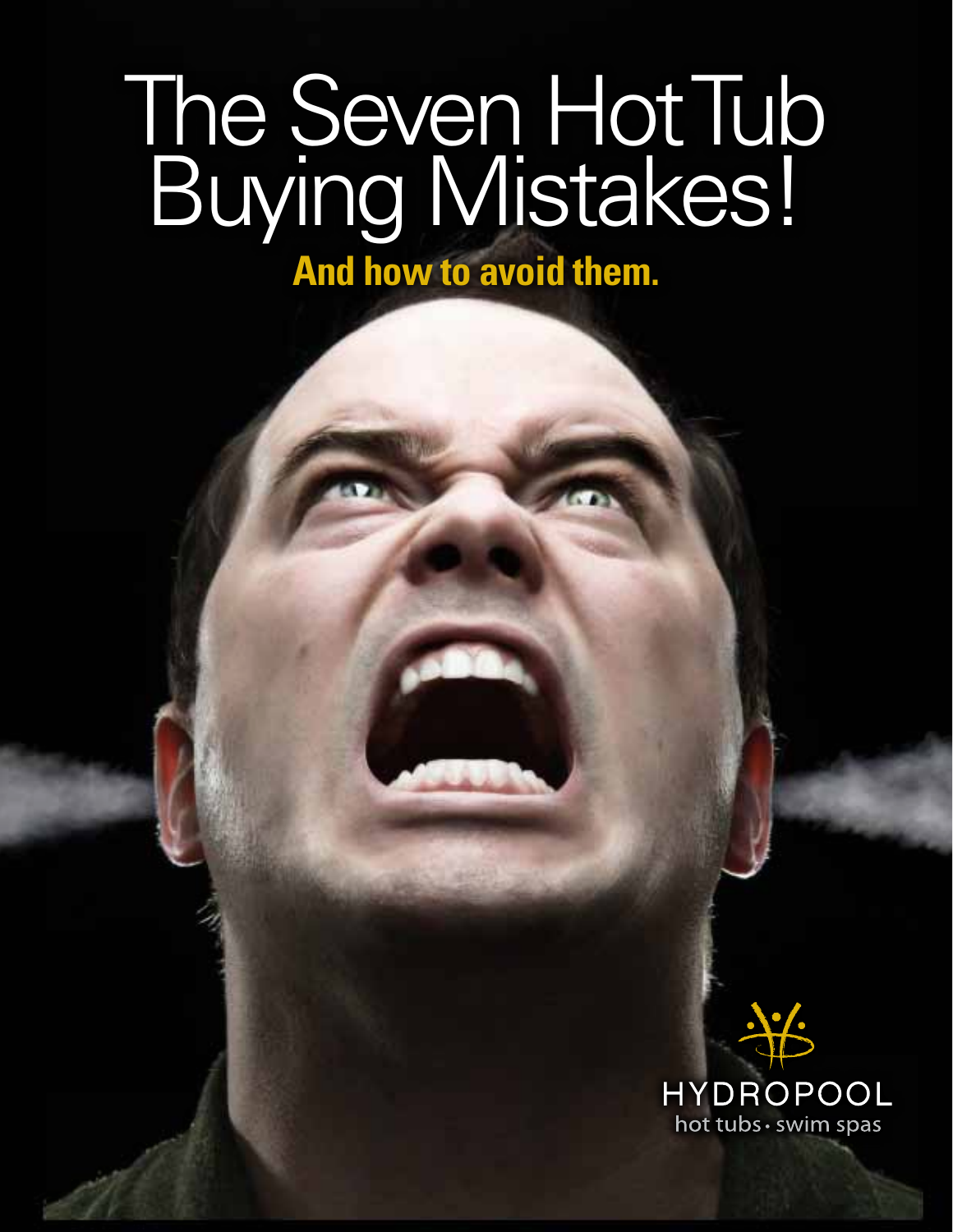This consumer information report is designed to help educate you about the seven common mistakes every consumer should know when shopping for the "right" hot tub. This free report will arm you with just the right facts and information you need to know to make a smart hot tub purchase.

### **Avoiding The Seven Deadly Hot Tub Buying Mistakes Will Help Prevent...**

The disappointment and headache that many consumers experience the unnecessary waste of hard-earned money after having made the wrong Hot Tub decision.

Buying a hot tub is an important decision. It will most likely be the third most expensive thing you buy after your home and car. You want to make sure that you are informed about your options and understand what questions to ask to get the right hot tub for you and your family. Making the wrong decision will result in disappointment, anger, and possibly a lot of cot to you. This report will help give you the information you need to make a smart, informed, hot tub purchase.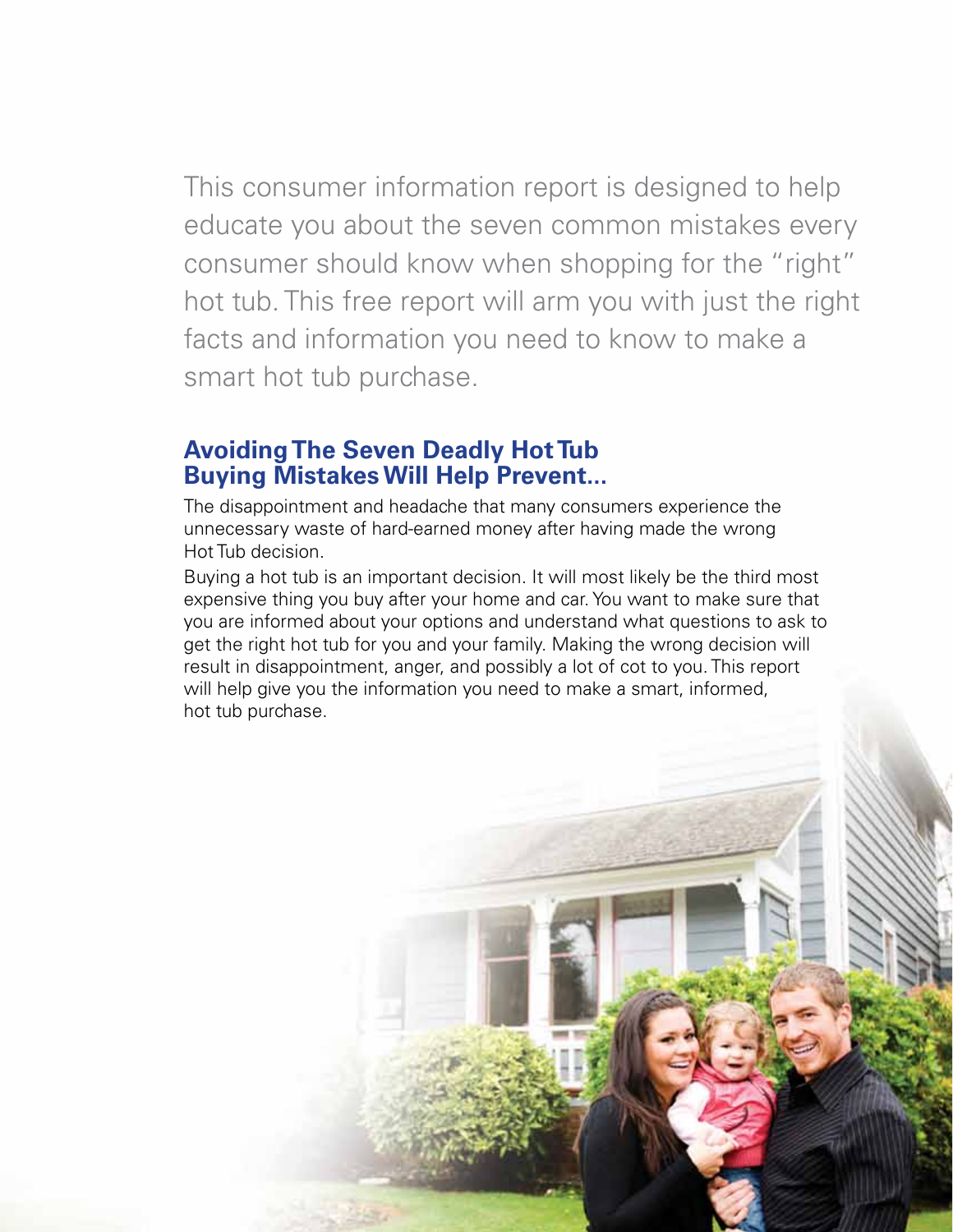### **Glossary Of Terms (For the Hot Tub Beginner).**

You'll find out very quickly that hot tubs have their own language. Bromine, ozonator, acidity, skimmer, pull valves, uprate and water jets are all terms that most consumers have never heard of; however, each is important to understand to make an informed hot tub decision. So let's start by clarifying some potentially confusing terms you will hear while shopping for your hot tub.

#### **Horsepower Rating**

The amount a hot tub pump delivers while in operation. Two types of horsepower ratings are "continuous operating" and "brake" (also called marketing horsepower). Continuous operating is the amount of horsepower the motor produces while in operation and brake horsepower is the amount of horsepower the motor produces on start-up before dropping to its continuous operating rate. Uprated Hp is the amount of horsepower given off during the start-up, which lasts only for a couple of minutes. The maximum horse power of any hot tub pump is 4 hp as it is impossible to run anything bigger on a home electrical panel.

**GPM -** Gallons of water per minute, which is a measurement of the amount of water a hot tub pump can push per minute.

**Ozonator** - A water care system that neutralizes water contaminants using ozone.

**Shell** - The structural layer of the hot tub usually made out of a combination of acrylic, resin, and fiberglass.

**Jetting** - A system in which water surges through small water jets. The jets create different swirling actions that deliver various massaging sensations.

**Hydromassage -** The water jet action and air together to create different massaging sensations depending on the type of hot tub jetting system.

**Filtration -** The water cleansing process that takes place when water passes through the hot tub's filter.

**Skimmer -** Part of the filtration system that sucks in surface water where such as body lotion, hair spray, and body oils float.

**Dead Air Hot Space -** The hot space between the hot tub shell and the cabinet that is left open and does not contain insulation.

**Thermostatic Controls -** Electronic controls that maintain the temperature of the hot tub at a pre-set level.

**Wet Testing -** Testing the hot tub before purchase by physical getting a into demonstration model hot tub that is filled with water.

**Plumbing -** The fittings and lines (pipes) through which the hot tub water circulates.

**Heater Element -** The electrical element that provides heat to the hot tub water.

Hot Tub Cover - The removable cover that provides heat insulation and weather protection.

Air Controls - Controls that adjust the amount of air flow to various jets.

**Filtration Pump -** A small energy efficient pump that moves water through the filters, ozone and heating system.

**Brominator -** Dispenses the chemical bromine in the hot tub water for purification purposes.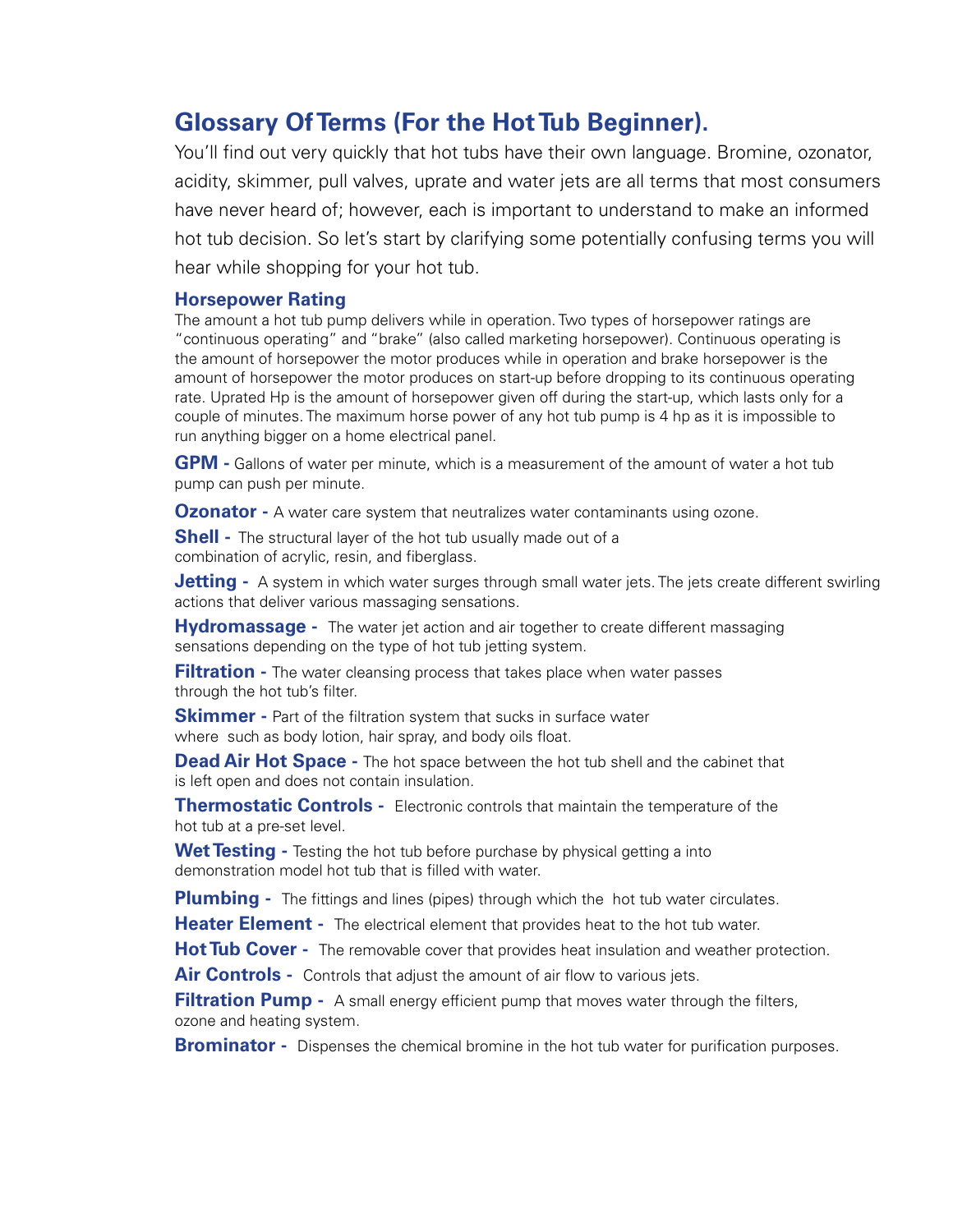### **What You Don't Know Can Hurt You.**

The worst thing that can happen to you as a hot tub shopper is to purchase a hot tub for thousands of dollars and when it arrives at home and you discover a bunch of unhappy surprises. You need to learn as much as you can about hot tubs so that your selection will result in satisfaction and a lot of happy moments.

Unfortunately, hot tubs can be very complex with a dizzying array of options and features. The confusion even multiplies after speaking with a salesperson because each has their different spin on what's good, what's not, what's a must-have, and what's optional. It's possible to walk out of a hot tub store being more confused than when you walked in.

The fact is that you need to understand what's good and what's not good BEFORE you walk into a hot tub store so that you can decipher truth from fiction. Too many consumers walk right into a cheap hot tub store and get sold on the first visit. I've always said, "buy in haste, and suffer at your lesuire!! Yes, what you don't know can hurt you.

#### **The Seven Hot Tub Buying Mistakes Revealed.**

There is a pattern of mistakes made by consumers that could easily be avoided if they had only educated themselves before going shopping. Not in any particular order (because they are all important) the following are the seven most common mistakes consumers make when purchasing a hot tub.

**Mistake #1:** Focusing on price versus long-term efficiency and satisfaction.

**Mistake #2:** Not investigating the structural integrity of the hot tub.

**Mistake #3:** Underestimating the amount of required maintenance.

**Mistake #4:** Not selecting the right hydrotherapeutic jet structure.

**Mistake #5:** Not taking into consideration the area in which your hot tub will be placed.

**Mistake #6:** Overlooking the importance of the warranty.

**Mistake #7:** Not choosing a reputable dealer and manufacturer.

There they are. These are mistakes that consumers have made over and over again. This report will help you to overcome each one of the seven mistakes and avoid them so that you can get the best hot tub value for your money. Let's get going!

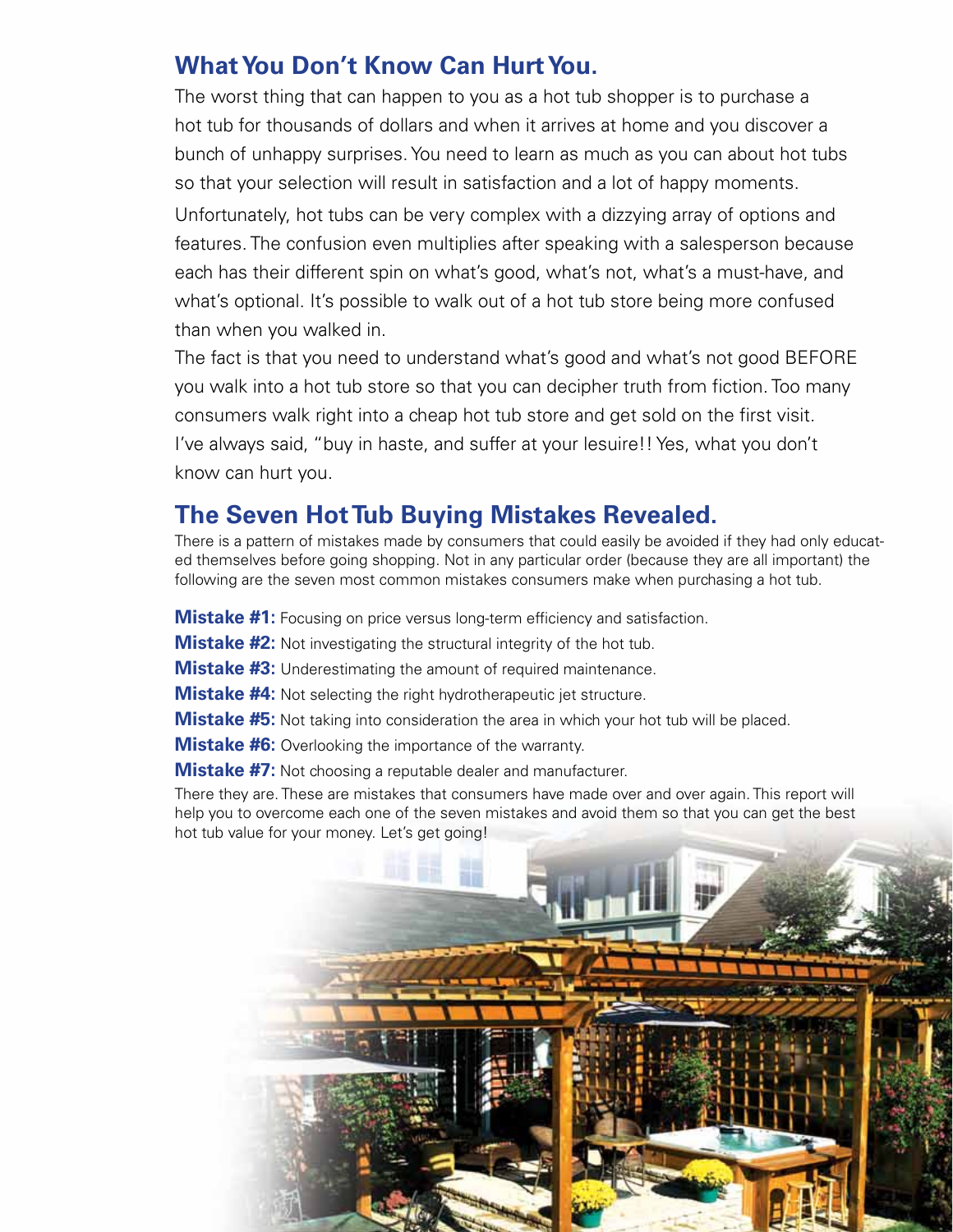### Mistake #1 **Focusing on price versus long-term efficiency and satisfaction.**

Most consumers have the number \$3000 to \$4000 in their head when they walk into a hot tub store. Once they look down at the price tag they usually get sticker shock. They had no idea that hot tubs can cost up to \$7000 to \$8000. What they don't understand is many \$3000 hot tubs can eventually end up costing well over \$8000 in electrical bills, chemicals, parts and other unexpected expenses and headaches. "Price is once; cost is forever." **Leaks are the hardest** 

When shopping for hot tubs, don't focus so much on the upfront cost, but on the hot tub's total lifetime cost. This forces you to focus on the hot tub's efficiency rather than solely on its sticker price. Depending on the efficiency of the hot tub, the climate you live in, and the level of maintenance received, your operating cost for the hot tub can run you anywhere from  $50¢$  to \$2 a day.

#### **There are many factors that go into how efficient a hot tub is let's look at a few elements that can make or break your hot tub efficiency.**

**1. Insulation -** Most hot tubs are placed outdoors and; therefore, are subject to the weather conditions making insulation a key consideration when determining a hot tub's efficiency. The better insulated your hot tub; the less you'll pay in heating bills. You'll discover two types of insulation techniques when shopping for your hot tub; "Full Foam" and "Dead Air Space". Dead Air Space works on the principle that hot air will stay trapped in an enclosed, insulated air space. The Full Foam insulation technique fills all the dead air space in the inner compartment of the hot tub with a combination of high and low-density foam. The problem with full foam is that it is very difficult to service and it doesn't trap any of the waste heat created by the motors.

**2. Hot Tub Cover -** The hot tub cover is important in that heat rises. The only thing keeping the heat from rising is the hot tub cover. Many hot tub covers are made out of regular vinyl covering with Styrofoam inside.

The better hot tub covers are made out of marine vinyl, which was specifically developed to withstand even the worst weather conditions. In addition, look for hot tub covers with a min of 4" to 3" tapered foam for maximum heat and retention and has an insulated bumper down the middle of the fold as the cover tends to lose most of its heat through that fold. Your hot tub cover should have a tight-fitting cover lock that will form a protective seal to keep the heat in and to keep the water clean longer. Lastly, look for a cover that has locks to help keep the hot tub safe when no one is around.

**3. Pump and Motor -** Many salespeople will boast about the power of their water jets and pumps. They'll quote horsepower ratings and water per minute ratings. The fact is, water flow control is more important than horsepower ratings. What does it matter if you've got a turbo-charged water pump propelling

water through an inefficient plumbing and jet system? Using oversized horsepower pumps just raises your electric bill. By the way, there is no set standard for rating horsepower in the hot tub industry, which can make comparing very confusing and misleading. The ultimate test is to physically feel the power of the water jets and compare it to the gallons per minute ratings and the horsepower ratings. You want strong water jets with a high gallon-per-minute rating and a lower horsepower rating. This means the hot tub is more efficient. When you ask for horsepower ratings, ask for the "continuous operation" rating which is really all you should care about. Don't be fooled when the salesperson quotes a "market rating" or an "uprating". These rating only measure the horsepower during start-up.

**thing to find in a full foam hot tub.**







**Thermal Imaging reveals the heat loss.**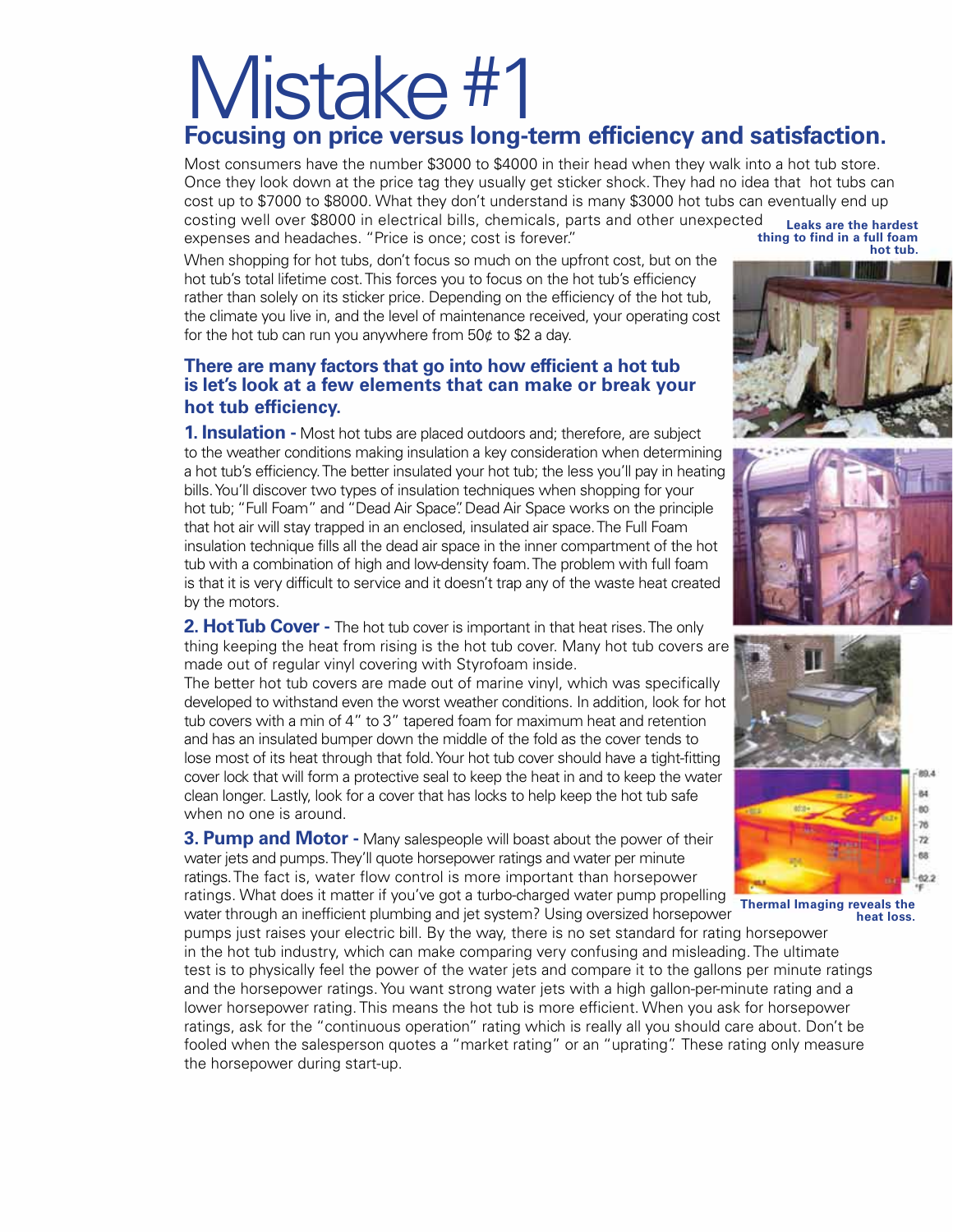**4. Filtration Pump -** Some manufacturers use one large jet pump for filtration and Hydrotherapy cycles. Others use filtration systems that come with a small filtration pump, which is dedicated to pumping water through the filters and ozone andheating systems. Using the small filtration pump greatly reduces the wear and tear on the large jet pump while reducing overall electricitycosts and excessive noise. Finally, there's nothing worse than sitting in your hot tub, wishing you had purchased the options that you really wanted, knowingthat if you had just invested a few more dollars you could have had the type of hot tub you really wanted in the first place. Consider making the necessary up front investment to get what you really want, then sit back, relax, and enjoy your hot tub for years to come, knowing that you made a good investment.

# Mistake #2 **Not Investigating the Structural Integrity of the Hot Tub.**

The hot tub shell and the outer cabinetry are areas of the hot tub that often get overlooked because, to the average person, they all look and act the same. Yes, the hot tub shell and cabinetry both come in different colours and textures, but most shoppers would consider these preference decisions and not anything that makes one hot tub "better" than another.

This couldn't be farther from the truth. Just ask anyone who had a hot tub shell crack on them or had their cabinetry start to fade, rot and chip away.

**Hot Tub Shell -** The hot tubs shell in most cases is very durable and most come with long or even lifetime warranties. About 90% of all hot tub shells are made of acrylic or thermal plastic, which are both very durable.

Under the acrylic shell you usually find fiberglass. To make sure the bond between the acrylic and the fiberglass is sturdy, your hot tubshould use a vinyl ester resin skin coat or a bond laminate. This provides a triple-layer shell that will provide extra support to the areas of the hot tub that hold a lot of weight and protect from cracking, peeling, blistering, or delamination.

**Cabinetry -** Early Generation hot tubs were traditionally made out of redwood or cedar due to their inherent durability. However, most new hot tubs are being manufactured with synthetic cabinets. In fact, manufacturers of better-built hot tubs have invested significant engineering resources to ensure that these synthetic cabinets are superior in durability and impervious to various

weather conditions such as extreme heat, cold or UV rays. These quality synthetic cabinets are virtually maintenance-free. The cabinetry is not just there to look pretty. Sometimes it is part of the structural support that holds and balances the weight of the hot tub. Make sure your hot tub has various support beams that extend from the lip of the hot tub and the seat of the hot tub to the floor.

If your hot tub is made out of wood, make sure it is high quality wood. Look for any knots or splintering. How the wood is treated can make a big difference on how long it lasts. Make sure the wood is "kiln-dried" preventing it from warping or cracking. In addition, ensure that it is treated with a UV protectant stain so that it will be protected from snow & rain, but more importantly from UV rays, which are more damaging than snow, rain and heat put together. One last thought about the cabinetry; make sure that the underside of the hot tub is well sealed so moisture, pests, and rodents don't get

into your insulation and plumbing.

### Vlistake #3 **Under estimating the amount of required Hot Tub Maintenance.**

The number one complaint of hot tub owners always circles around maintenance. Don't underestimate the need to maintain your hot tub to keep it looking and functioning properly. However, with some smart hot tub shopping tips you'll be able to dramatically reduce the amount of required maintenance and the associate costs.

*Cont'd on the next page...*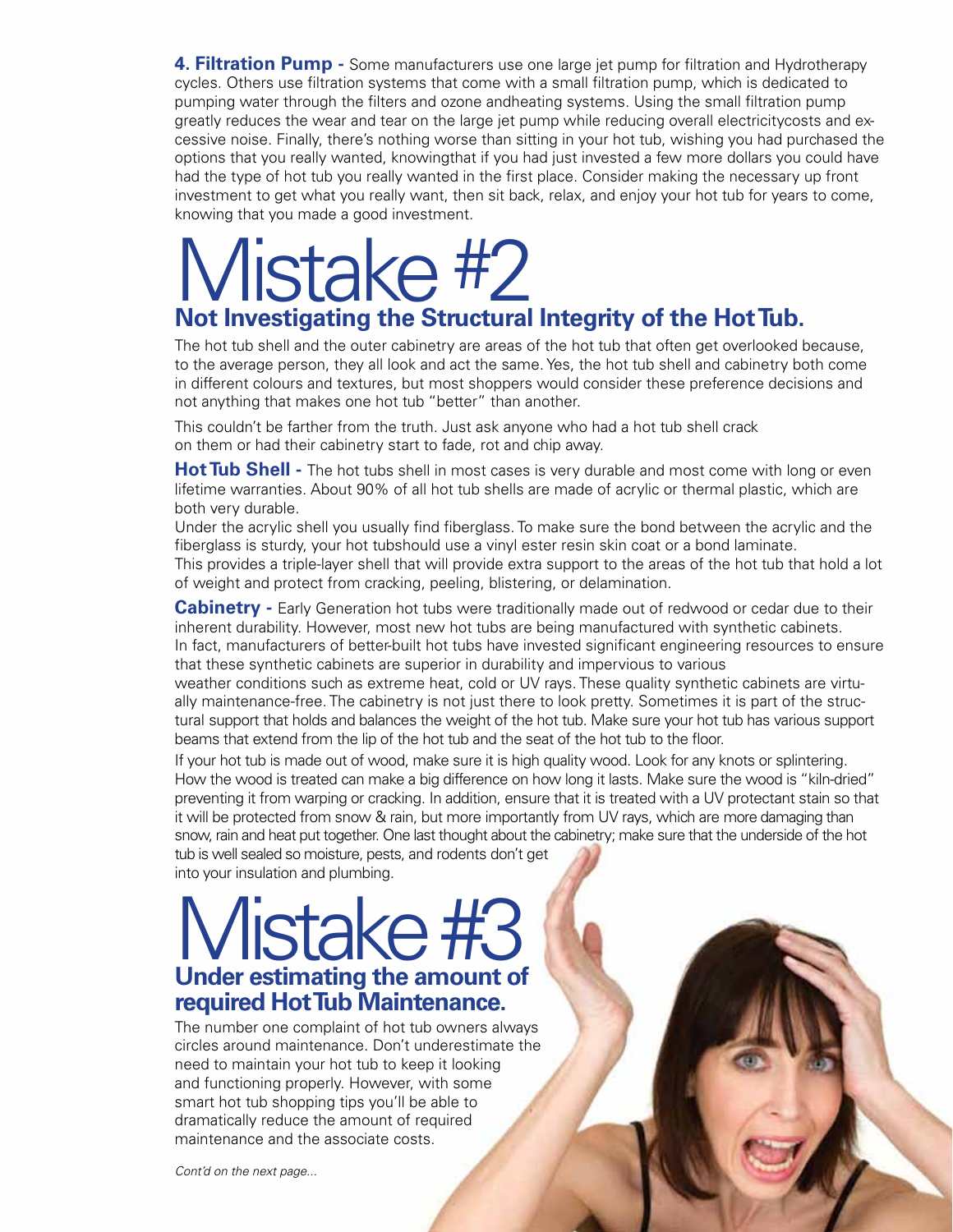**Chemicals -** First let's explore the myth of chemical maintenance. Many hot tub retailers will insist that you always maintain the correct chemical levels in the hot tub at all times and you will need to check it every time you use your hot tub. In reality the retailer is just trying to sell you a lot of chemical and supplies that you don't need. More chemicals are not necessarily better!

**Filtration -** Filters help to cleanse your hot tub of body oils, lotions, hair sprays etc. Hot Tub filters require cleaning which can be a hassle. However, a quality hot tub will have a filtration system that filters both the top of the water and the bottom of the hot tub. Be sure to choose the hot tub that has a pressurized filtration as opposed to a suction side filter. Pressure side filter clean 100% of the water in only 15 minutes as opposed to suction side filters that can take up to 4 hours to do the same.

**Draining -** Most manufacturers recommend draining and cleaning your hot tub no more than three to four times per year depending on how well you maintain it. It can take an average hot tub  $@$  4 – 10 hours to drain through a gravity drain and even when it gets to the bottom there is still  $4 - 6$ " of water left in the bottom that still needs to be bailed out. Look for a hot tub that makes this process simple

**Exterior** - The hot tub cover needs to be well treated in order to repel water and withstand the elements. Don't be led into thinking this is a major task. All you have to do is spray your cover with a water repellent every 2-3 months.

## Mistake #4 **Not selecting the right therapeutic jet structure.**

One of the primary reasons for owning a hot tub comes from its hydrotherapeutic benefits. There are 8 major reasons why people buy hot tubs; back pain, neck pain, sports recovery, leg pain, stress relief, insomnia, headache relief and over all body awakening. The shape or type of the jet and the position of the jet determines the type of Hydrotherapy you will receive. You need to get this right because jetting is what hot tubs are all about.

If you have upper back pain and the hot tub you buy doesn't have a jet structure that helps you with that particular problem, then there is no use having the hot tub. Also, if the jet structure isn't flexible enough to adapt to the type of massage you want, you'll always receive the same old massage over and over again, make sure you buy a hot tub that has different seats and different massages.

Make sure you buy a hot tub that has individually adjustable jets. Many hot tubs allow you to adjust the water pressure to a group of jets, but not each one individually. Being able to adjust the water flow individually allows you to customize your hydrotherapy experience.

Wet Testing - Is physically getting into the hot tub to test it while filled with water. At the very least, dip your hand in the hot tub to feel the strength and pattern of the hot tub jets. This will give you an idea of the massage given by that particular jet.

#### **Make sure that...**

a) The seating fits your body form.

- b) The jets hit the areas of your body that needs therapeutic help.
- c) You feel comfortable in each seat.
- d) You can move from seat to seat with ease.
- e)The jets aren't too strong but can give enough power to give a good massage.
- f) You can adjust the water jets to your desired preference.
- g) You can reach the controls with ease.

h) The hot tub will hold the right number of people you expect to invite in.

Water jets - Water jets are those small holes where the water comes out. Heated water is forced through the small, contoured holes making a jet-like action.

There is a wide variation of jets with which you should familiarize yourself. Several types of jets are





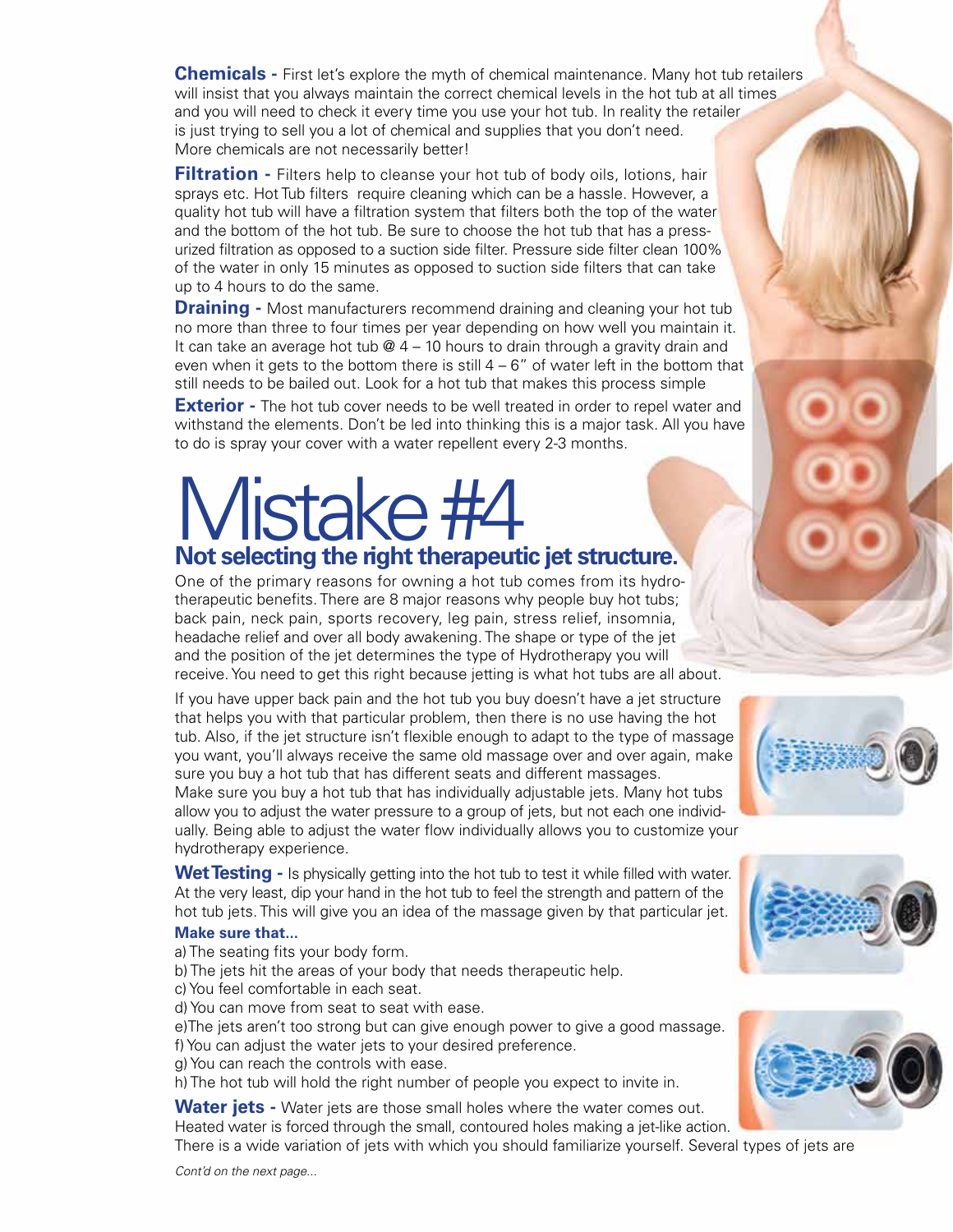engineered to give you a unique and different sensation. The jets should be able to give you several types of massage options such as:

**Directional Jets -** a direct, non-rotating water stream, which is the most basic of all jets.

**Rotating Jets -** Supplies a rotating water action, which is often the most preferable massage because it imitates the type of massage you might get from a human massage therapist.

**Waving Jets -** Provides a waving sensation either back and forth or up and down.

**Air Jets -** Jets emit air down around your legs and lower back that create a soft tissue massage.

**Pulsating Jets -** Provides a gentle pulsating massage.

**Neck Jets -** Neck jets can be wonderfully soothing therapy for you if you experience neck aches of even headaches from time to time. Most manufacturers have designed neck jets into their hot tubs. Be sure that you purchase a hot tub with neck jets that cascade through your pillow and are adjustable.

**Foot Jets -** Many of the lower end hot tubs lack foot jets that provide foot massaging. You only need one good foot massage to know that it's one of the best areas of the body to receive a massage. Why? Because all your nerves end in your feet. So there is a lot of truth to the charts that show how different parts of the foot affect different areas of the body. In fact, some types of lower back pain can be treated through good foot massage.

**Seating -** Seating is a big factor in your quest for the right hydrotherapeutic massage. The seats in your hot tub should have lumbar support so that you don't have to slouch down like you do in your bathtub. The water should at least touch your shoulders, if it doesn't you'll never get the hydrotherapy benefits you're looking for. If the hot tub you are looking at has a lounge seat, make sure it is deep enough to allow you to get the full hydrotherapy benefits offered. Some lounge seats are so shallow that you float instead of getting a massage. Also, make sure the fixed jets on the hot tub are hitting the right places on your body to get a good muscle tissue massage.

**Aromatherapy -** A relatively new option in some hot tubs is the option to have a light fragrance injected into the air jets that provide different sensations. Some aromas provide a relaxing and calming mood while other provides a more invigorating experience.

**Noise -** Although noise has nothing to do with the jet structure, it has everything to do with your overall hot tub experience. The pumps are a big cause of hot tub noise. You'll find that these hot tubs can become quite annoying when trying to speak to your partner, or anyone else, for that matter.

### Mistake #5 **Not taking into consideration the are a where you will be placing your hot tub.**

Do you want a hot tub purchasing nightmare? Go buy a hot tub without considering where you will place it. Then when the installers bring it over to install it in your home you will have your nightmare! You must decide where you are going to put your hot tub before you go shopping. If your hot tub will be placed outside, make sure that it isn't in a low area that may get flooded during a heavy storm. Don't put it in or around any sand. If sand gets into the hot tub it can cause serious damage. Make sure that the surface is firm and level, preferably on a flat, concrete slab. If you are planning to have a hot tub installed on a patio or deck, have a structural engineer inspect the deck to ensure it can support the weight of the hot tub filled with water and people. An average four person hot tub weighs around 5000 pounds when full.